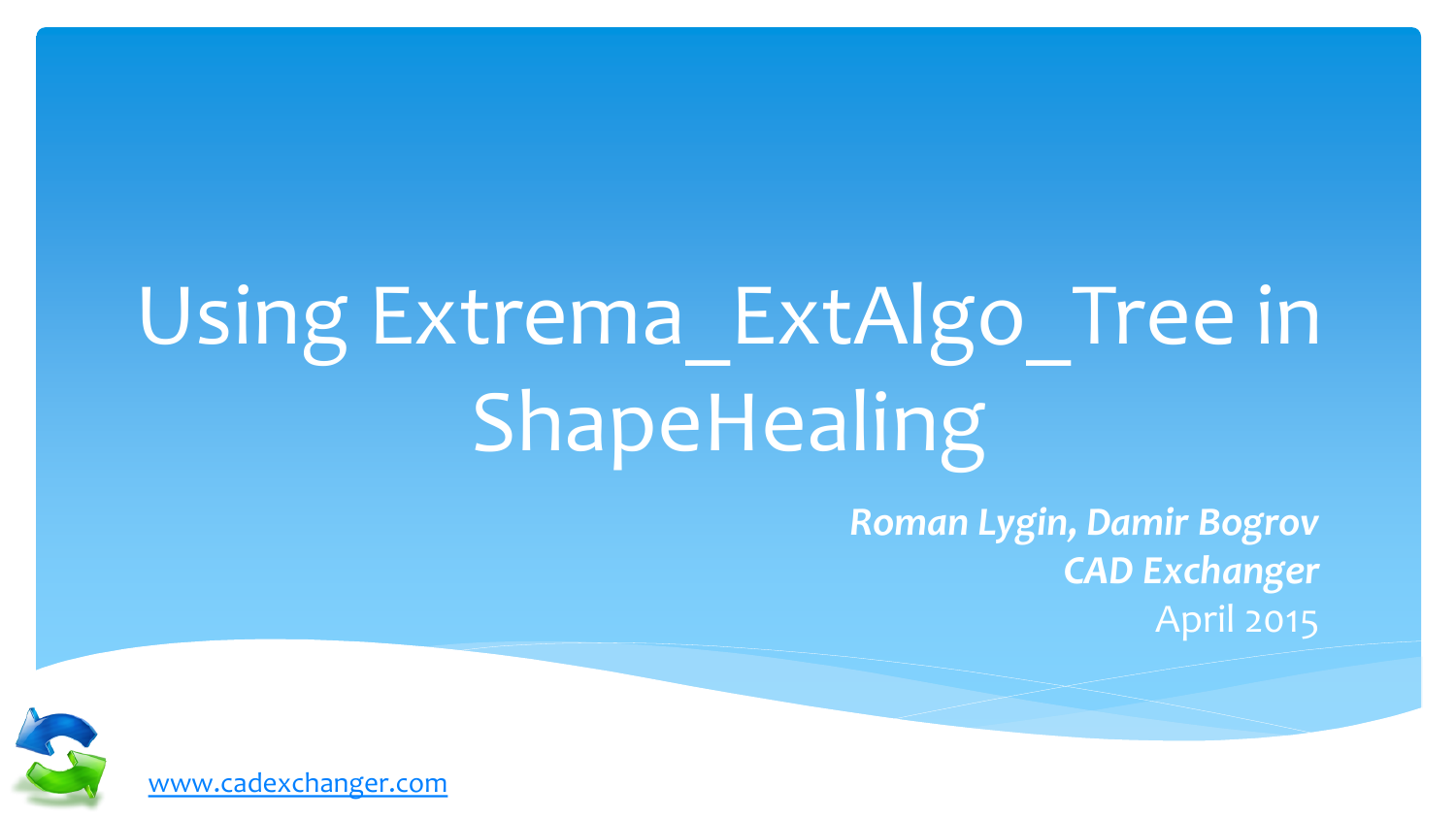#### Content

- Problem statement
- Bottleneck analysis
- Experiments
- \* Results
- Summary
- \* Backup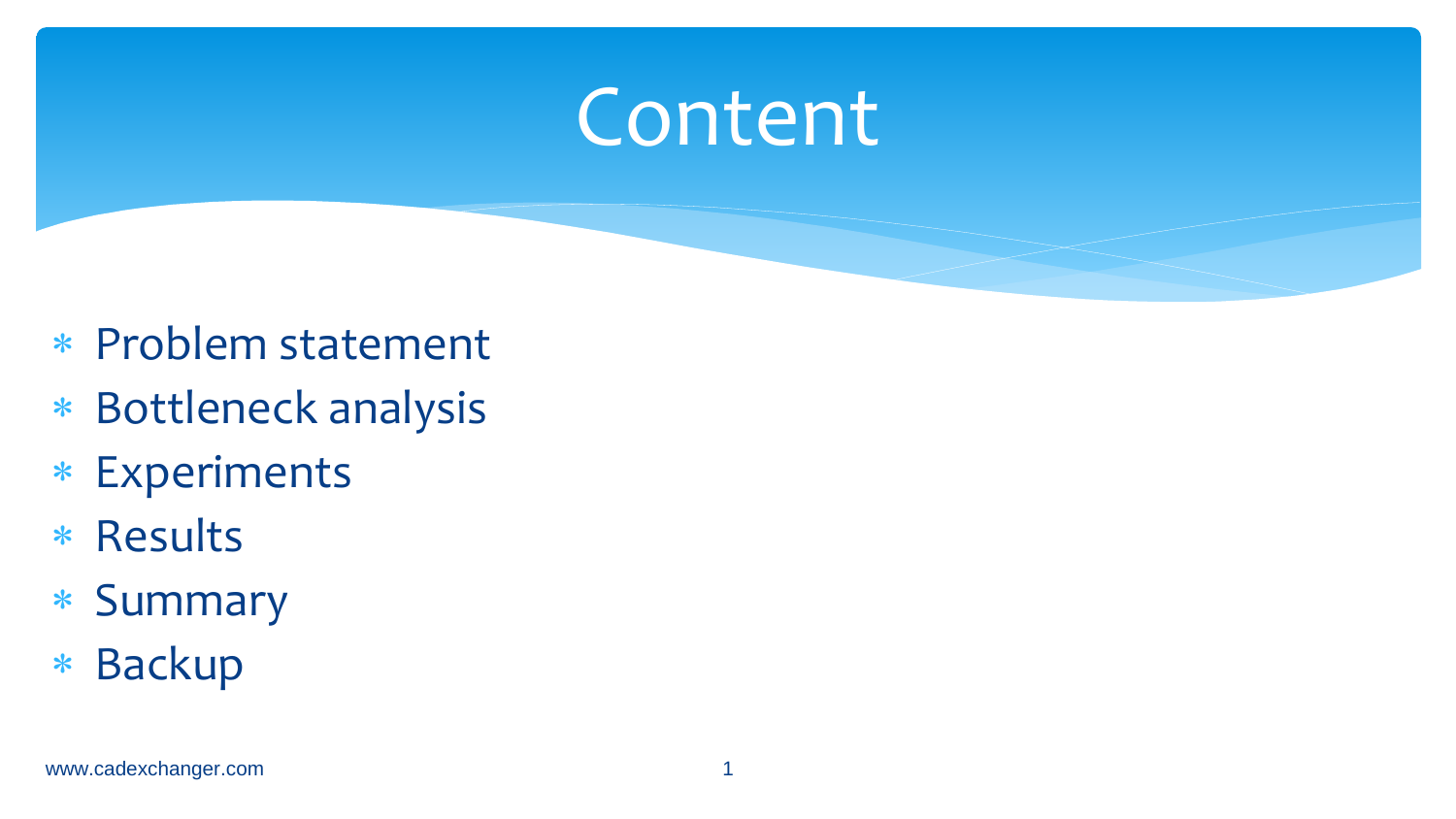#### Problem statement

 Some incoming shapes have edges without pcurve and shapehealing process on this shape may takes significant time, although the shape contains <50 faces.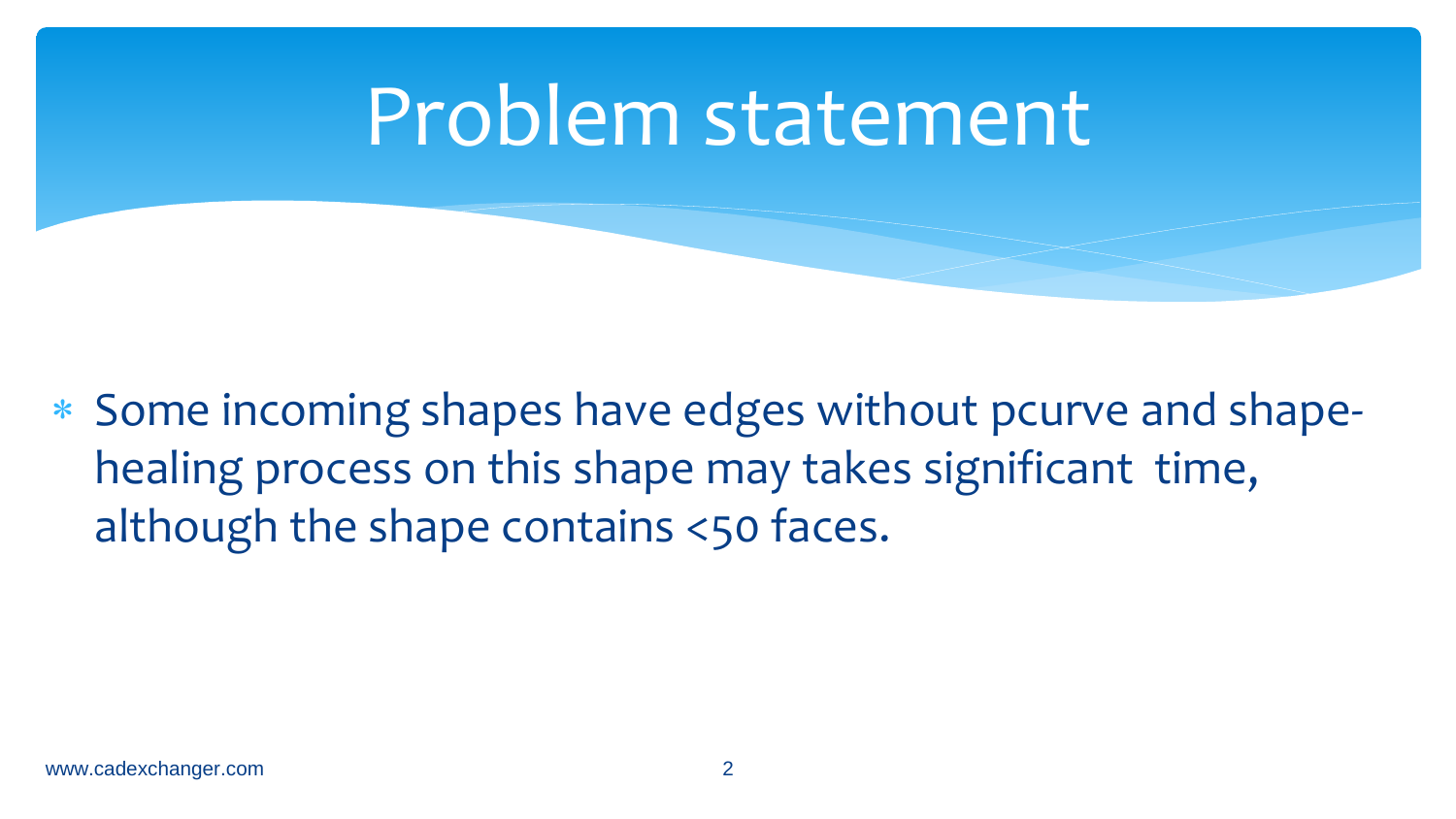#### Reproducer

```
int main (int argc, char *argv[])
```
 $\mathfrak{t}$ 

}

```
const char* aSource = \text{arg}[(1)]; const char* aDest = \text{arg}[(2)];
 TopoDS_Shape aShape;
if (!BRepTools::Read (aShape, aSource, BRep Builder())) {
     cerr << "Failed to read the file " << aSource << endl;
     return 1;
 }
```

```
auto aStartTime = high resolution clock::now();
Handle(ShapeFix Shape) sfs = new ShapeFix Shape;
 sfs->Init (aShape); 
 sfs->Perform();
auto anEndTime = high resolution clock::now();
 cout << "Complete!" << endl;
 BRepTools::Write (aShape, aDest);
 cout << "Elapsed time: " << duration<double, std::milli> (anEndTime-aStartTime).count() << endl;
 return 0;
```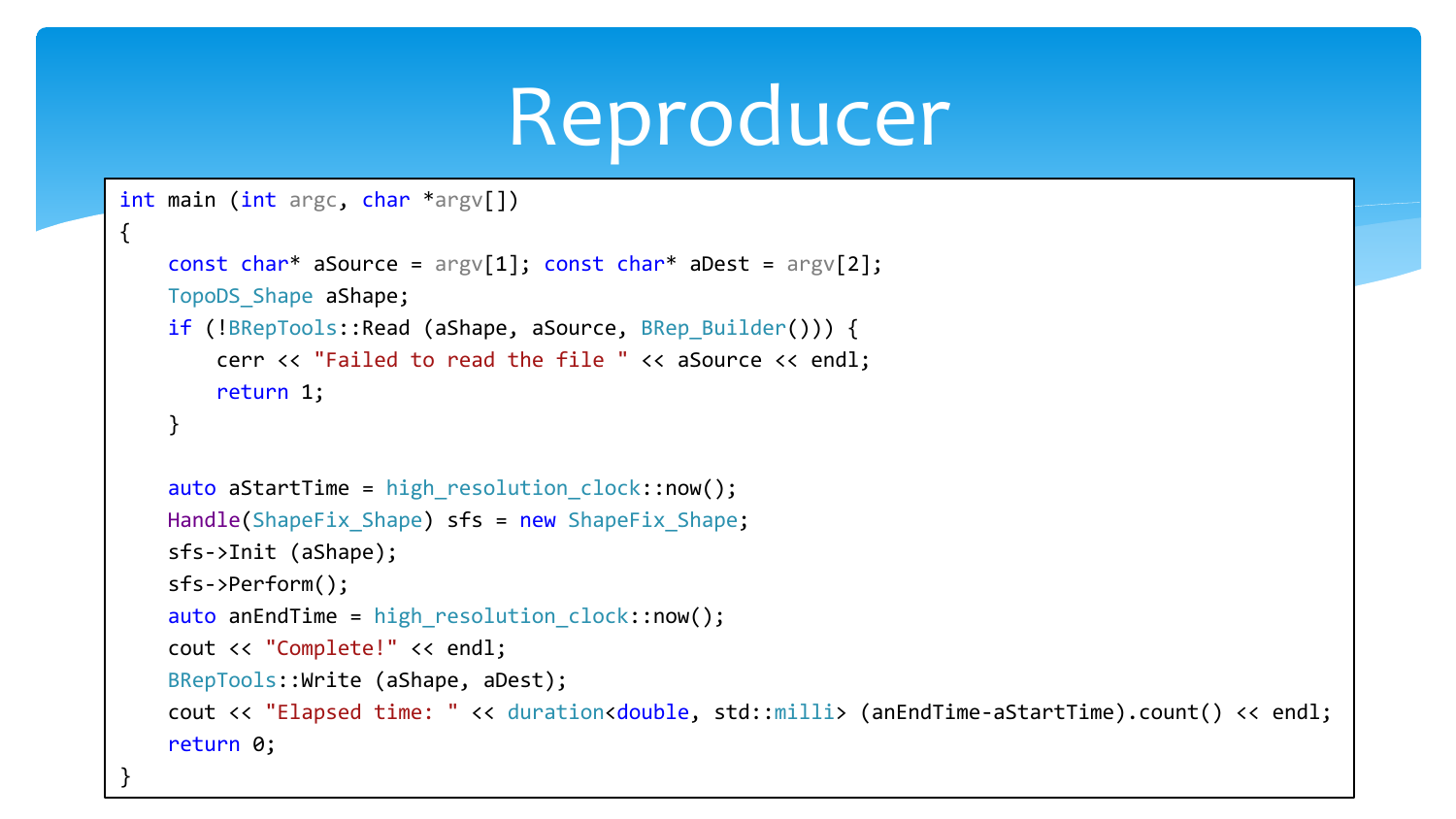| $\boxdot \geq$ main                    | 99.3%   |                            |                                     |                |
|----------------------------------------|---------|----------------------------|-------------------------------------|----------------|
| □ > ShapeFix_Shape::Perform            | 95.0%   |                            |                                     |                |
| □ > ShapeFix_Solid::Perform            | 95.0%   | <b>Top-down tree view:</b> |                                     |                |
| □ > ShapeFix_Shell::Perform            | 93.6%   |                            | Shape Healing - 95.0%               |                |
| □ > ShapeFix_Face::Perform             | 93.6%   |                            | ShapeFix Edge::FixAddPCurve - 92.9% |                |
| □ > ShapeFix_Wire::Perform             | 93.6%   |                            |                                     |                |
| □ > ShapeFix_Wire::FixEdgeCurves       | 93.3%   |                            |                                     |                |
| ■ > ShapeFix_Edge::FixAddPCurve        | 92.9%   |                            |                                     |                |
| El > ShapeFix_Edge::FixSameParameter   | 0.2%    |                            |                                     |                |
| E > ShapeFix_Edge::FixAddCurve3d       | 0.1%    |                            |                                     |                |
| E > ShapeFix_Wire::FixShifted          | 0.1%    |                            | File                                | beforeSH1.brep |
| E > ShapeFix_Wire::FixSelfIntersection | 0.3%    |                            |                                     |                |
| E ≥ ShapeFix_Face::FixOrientation      | 0.1%    |                            | <b>Size</b>                         | $2,11$ mb      |
| E > ShapeFix_Solid::SolidFromShell     | 1.3%    |                            |                                     |                |
| E > ShapeFix::SameParameter            | 0.1%    |                            | Nb faces                            | 44             |
| BRepTools::Read<br>国习                  | $3.2\%$ |                            |                                     |                |
| E ≥ BRepTools::Write                   | 1.1%    |                            | Ex. time                            | 31,45          |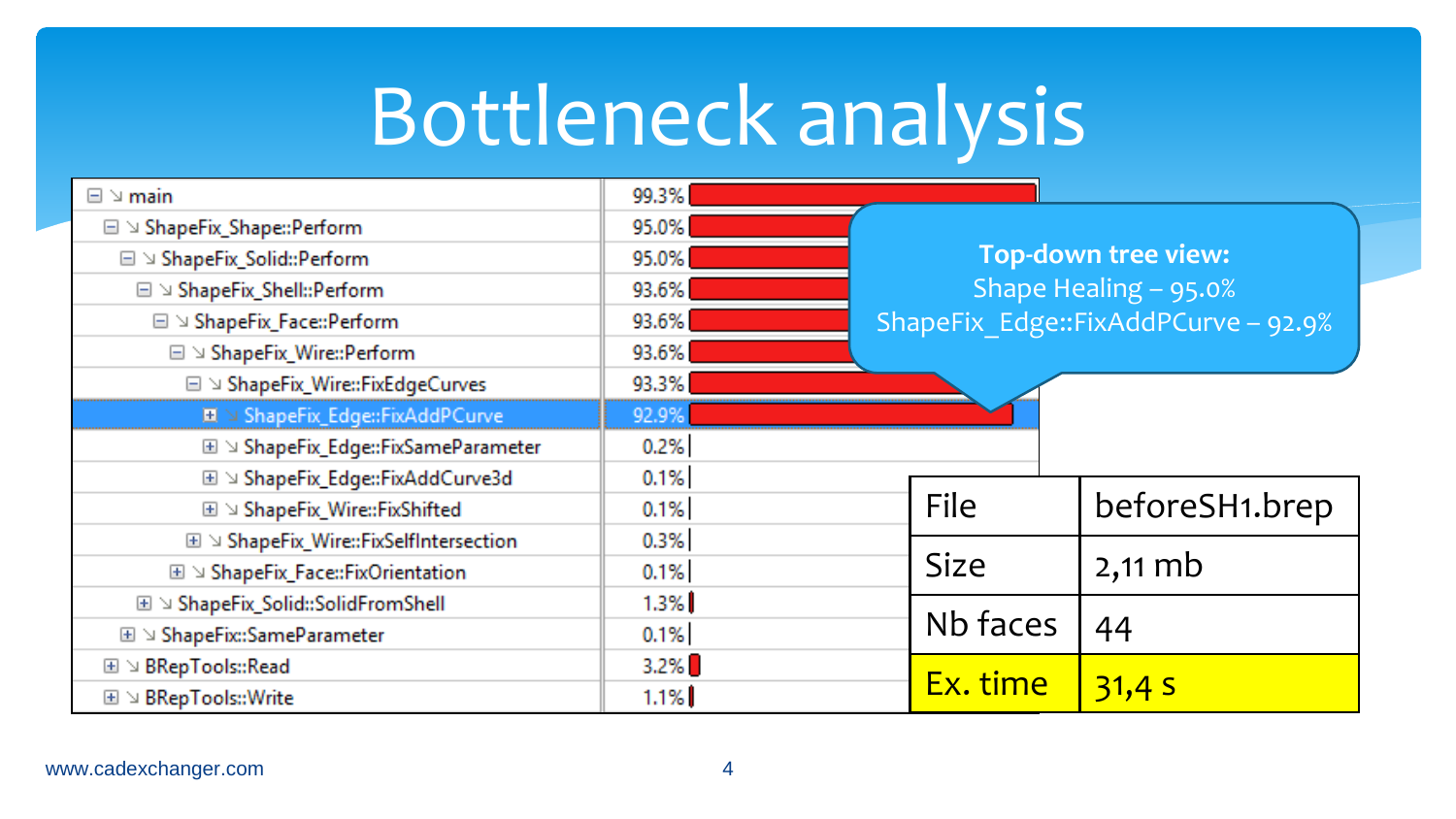|                                                                                                  |                               | <b>CPU Time</b>                  |                                   |  |  |
|--------------------------------------------------------------------------------------------------|-------------------------------|----------------------------------|-----------------------------------|--|--|
| <b>Function / Call Stack</b>                                                                     | Effective Time by Utilization |                                  |                                   |  |  |
|                                                                                                  |                               | Idle Poor Ok Ideal Over          |                                   |  |  |
| E Extrema_GenExtPS::BuildGrid                                                                    | 8.640s                        |                                  |                                   |  |  |
| El Extrema_Array2OfPOnSurfParams::Allocate                                                       | 5.176s                        |                                  |                                   |  |  |
| E ComputeEdgeParameters                                                                          |                               | <b>Bottom-up view:</b><br>4.546s |                                   |  |  |
| Escalable_calloc                                                                                 | 2.314s                        |                                  | Extrema GenExtPS::BuildGrid-27.5% |  |  |
| ⊞ BSpICLib::Bohm                                                                                 | 2.155s                        |                                  |                                   |  |  |
| El Extrema_GenExtPS::Perform                                                                     | 1.842s                        | File                             | beforeSH1.brep                    |  |  |
| Elstd::basic_istream <char,struct std::char_traits<char=""> &gt;::operator&gt;&gt;</char,struct> | 0.999s                        |                                  |                                   |  |  |
| E PLib::EvalPolynomial                                                                           | 0.984s                        | <b>Size</b>                      | $2,11$ mb                         |  |  |
| E PLib::NoDerivativeEvalPolynomial                                                               | 0.531s                        |                                  |                                   |  |  |
| ⊞ BSpISLib::BuildCache                                                                           | 0.406s                        | Nb faces                         | 44                                |  |  |
| Elstd::basic_ostream <char,struct std::char_traits<char=""> &gt;::operator&lt;&lt;</char,struct> | 0.281s                        | Ex. time                         | 31,45                             |  |  |
| <b>⊞</b> PrepareEval                                                                             | 0.266s                        |                                  |                                   |  |  |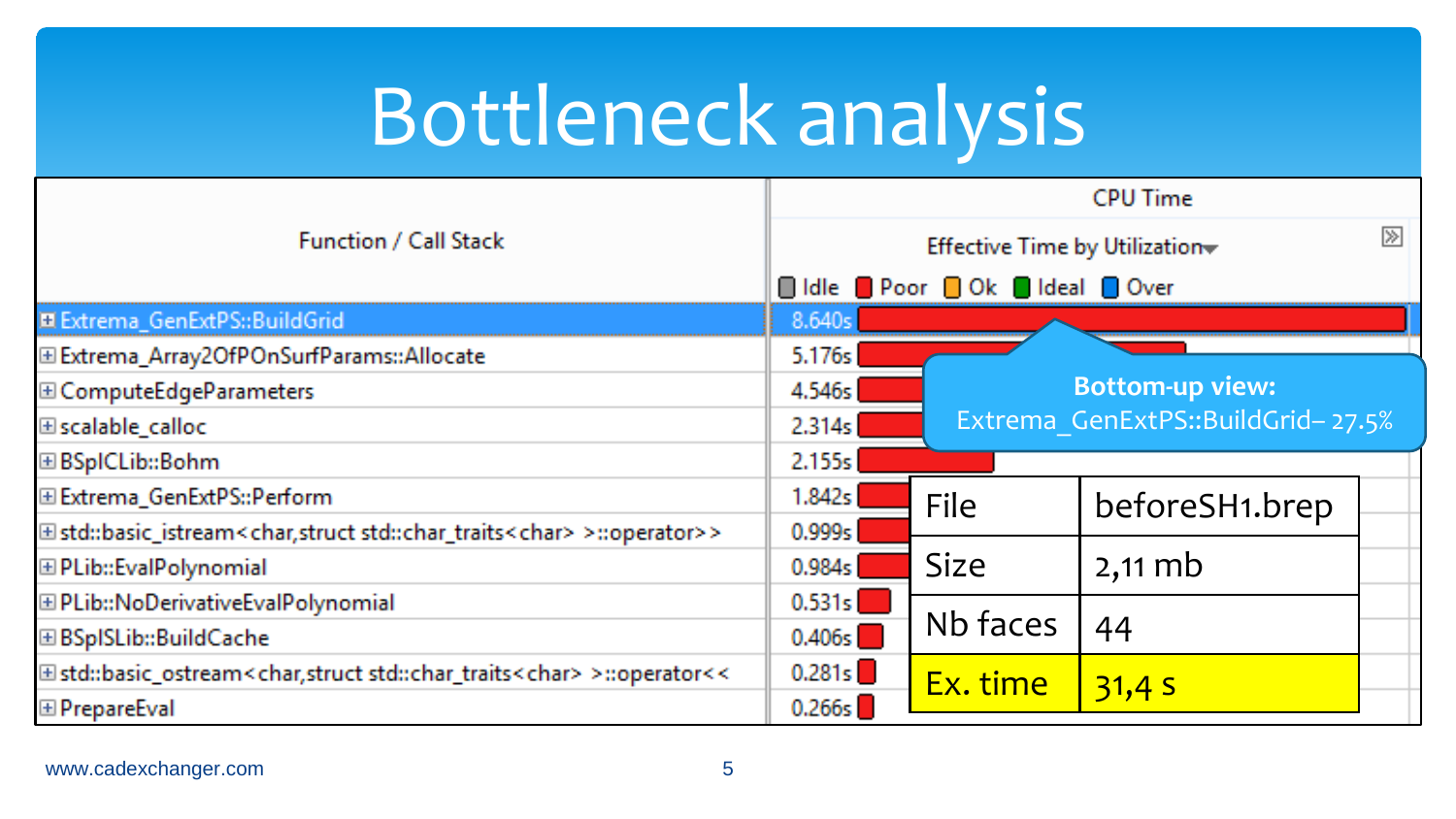| $\boxdot \geq$ main                    | 99.1%                          |                                     |                |  |
|----------------------------------------|--------------------------------|-------------------------------------|----------------|--|
| □ > ShapeFix_Shape::Perform            | 96.5%                          |                                     |                |  |
| □ > ShapeFix_Solid::Perform            | 96.5%                          | <b>Top-down tree view:</b>          |                |  |
| □ > ShapeFix_Shell::Perform            | 95.7%<br>Shape Healing - 96.5% |                                     |                |  |
| □ > ShapeFix_Face::Perform             | 95.7%                          | ShapeFix Edge::FixAddPCurve - 95.3% |                |  |
| $\Box$ > ShapeFix_Wire::Perform        | 95.6%                          |                                     |                |  |
| □ > ShapeFix_Wire::FixEdgeCurves       | 95.5%                          |                                     |                |  |
| E > ShapeFix_Edge::FixAddPCurve        | 95.3%                          |                                     |                |  |
| E > ShapeFix_Edge::FixSameParameter    | 0.1%                           |                                     |                |  |
| E > ShapeFix_Edge::FixAddCurve3d       | 0.1%                           | File                                | beforeSH2.brep |  |
| E ≥ ShapeFix_Wire::FixSelfIntersection | 0.1%                           |                                     |                |  |
| E > ShapeFix_Face::FixOrientation      | 0.1%                           | <b>Size</b>                         | 632kb          |  |
| E > ShapeFix_Solid::SolidFromShell     | 0.8%                           |                                     |                |  |
| E ≥ BRepTools::Read                    | $1.9\%$                        | Nb faces                            | 14             |  |
| E ≥ BRepTools::Write                   | 0.7%                           |                                     |                |  |
|                                        |                                | Ex. time                            | 14,4S          |  |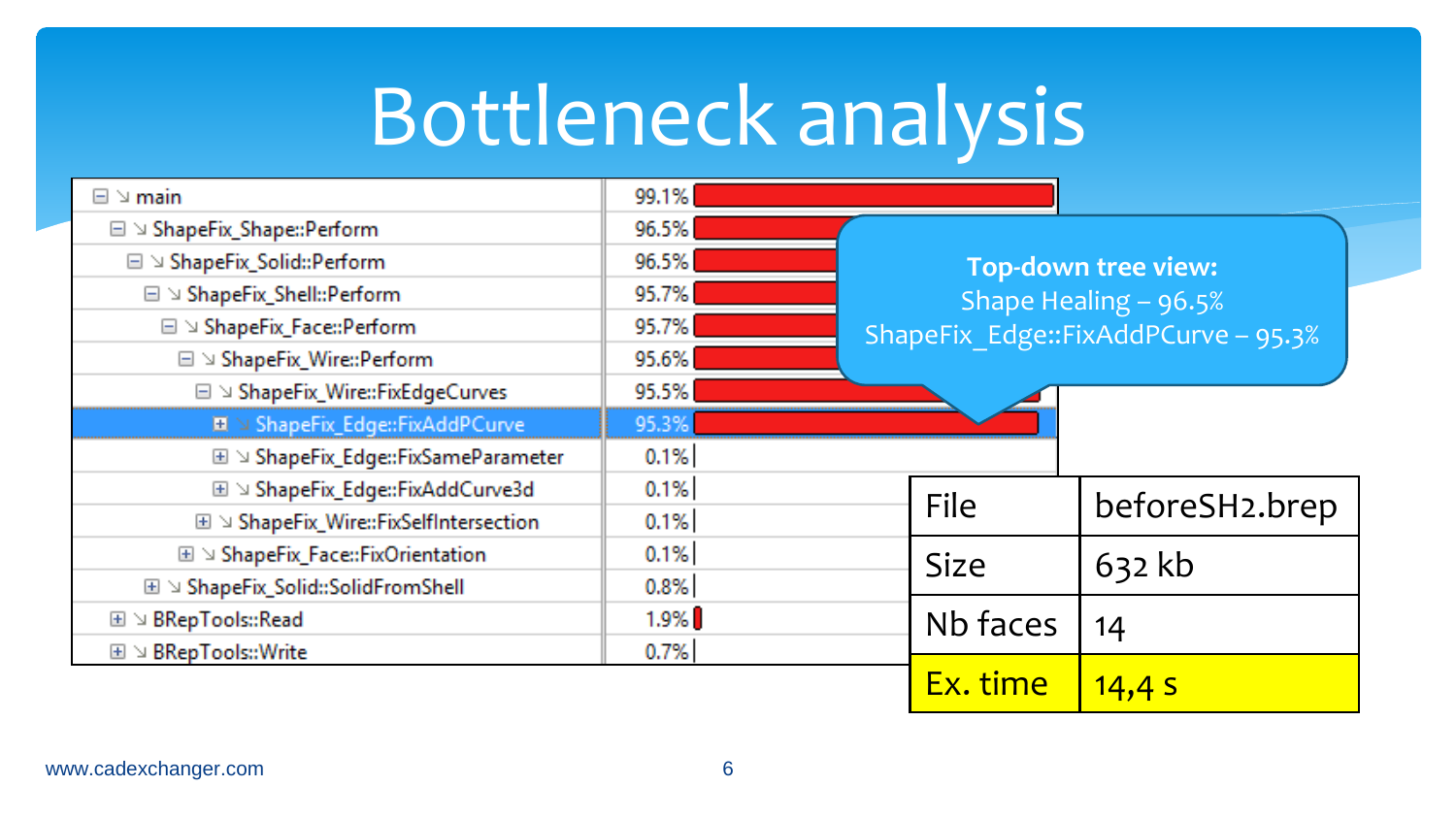| <b>Function / Call Stack</b>                                                                     |                                  | <b>CPU Time</b>                    |                |  |  |
|--------------------------------------------------------------------------------------------------|----------------------------------|------------------------------------|----------------|--|--|
|                                                                                                  |                                  | Effective Time by Utilization      |                |  |  |
|                                                                                                  |                                  | Idle Poor Ok Ideal Over            |                |  |  |
| E Extrema_GenExtPS::BuildGrid                                                                    | 3.766s                           |                                    |                |  |  |
| Extrema_Array2OfPOnSurfParams::Allocate                                                          | 2.580s                           |                                    |                |  |  |
| E ComputeEdgeParameters                                                                          | <b>Bottom-up view:</b><br>2.187s |                                    |                |  |  |
| Escalable_calloc                                                                                 | 1.234s                           | Extrema GenExtPS::BuildGrid-26.15% |                |  |  |
| El Extrema_GenExtPS::Perform                                                                     | 0.843s                           |                                    |                |  |  |
| ⊞ BSpICLib::Bohm                                                                                 | 0.719 <sub>s</sub>               | File                               | beforeSH2.brep |  |  |
| E PLib::EvalPolynomial                                                                           | 0.469s                           |                                    |                |  |  |
| Elstd::basic_istream <char,struct std::char_traits<char=""> &gt;::operator&gt;&gt;</char,struct> | 0.265s                           | <b>Size</b>                        | 632 kb         |  |  |
| E PLib::NoDerivativeEvalPolynomial                                                               | 0.203s                           | Nb faces                           | 14             |  |  |
| <b>⊞BSpICLib::Resolution</b>                                                                     | 0.156s                           |                                    |                |  |  |
| ⊞ BSpISLib::CacheD0                                                                              | 0.125s                           | Ex. time                           | 14,45          |  |  |
| <b>⊞</b> PrepareEval                                                                             | 0.094s                           |                                    |                |  |  |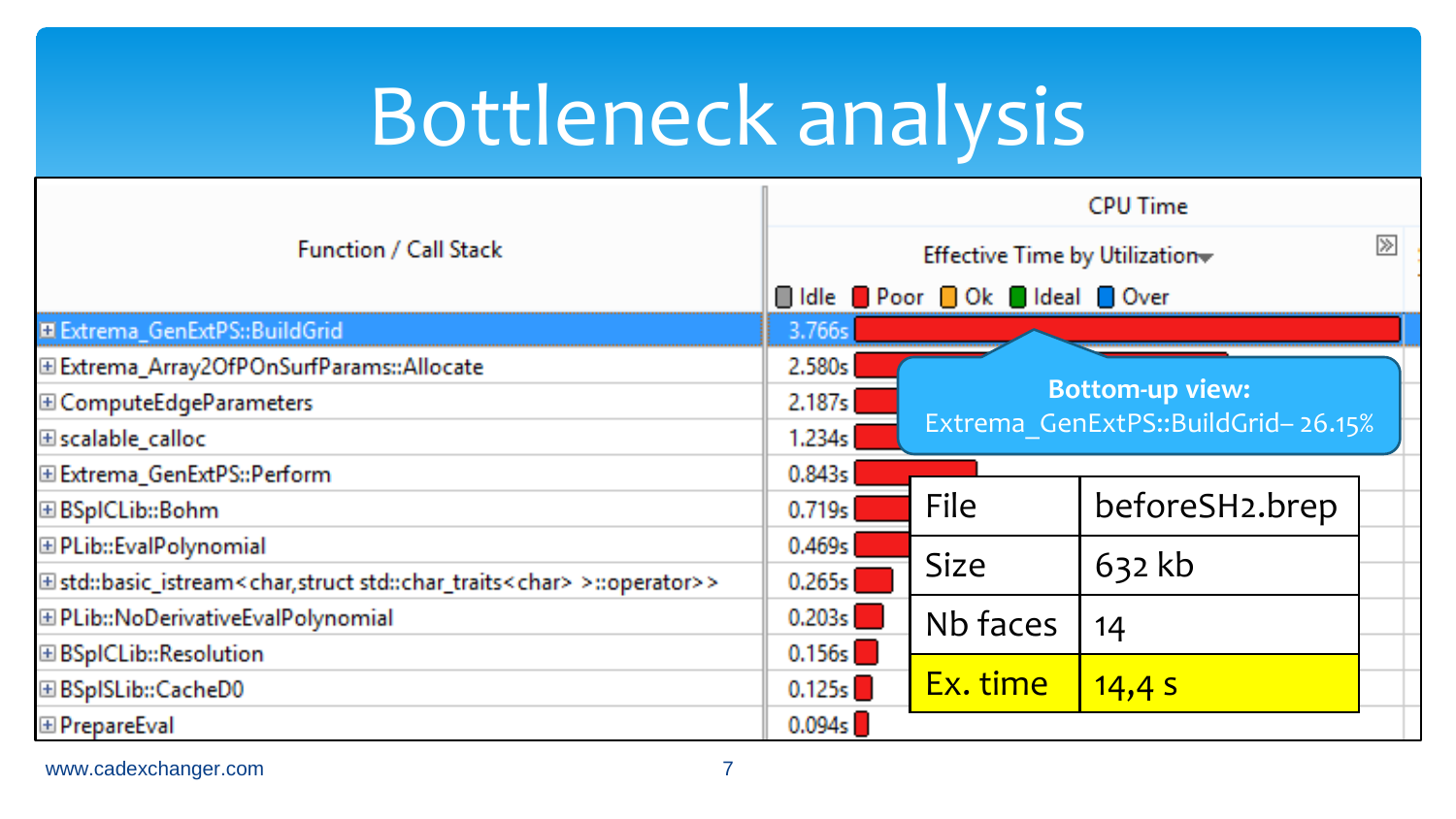### Bottleneck analysis. Resume.

 Essentially all the time was occupied by projecting point on surfaces (Extrema\_ExtPS::Perform() takes all the time). By default, Extrema ExtAlgo Grad algorithm from Extrema GenExtPS package is used, where method Extrema GenExtPS::BuildGrid() takes significant time.

 This projection is required by OCC – OCC requires that each edge has 3D curve and its Pcurve on a surface, whereas Parasolid/ACIS allows to have 3D only.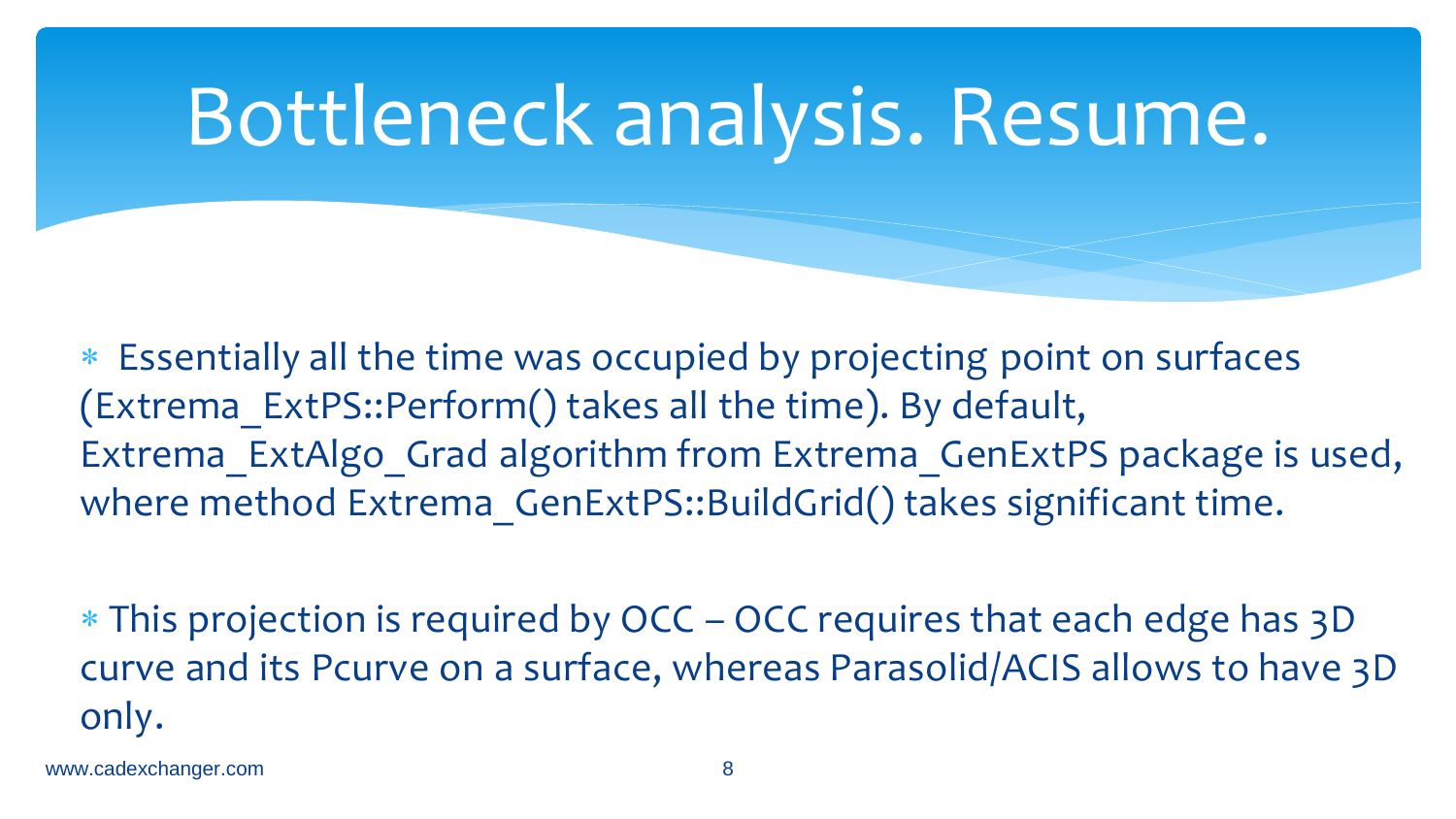#### Experiments

#### **Source code:**

{

}<br>}

src\Extrema\Extrema\_GenExtPS.cxx

```
Extrema_GenExtPS::Extrema_GenExtPS()
```

```
 myDone = Standard_False;
myInit = Standard False;
 myFlag = Extrema_ExtFlag_MINMAX;
 //myAlgo =Extrema_ExtAlgo_Grad;
 myAlgo = Extrema_ExtAlgo_Tree;
```
 Change the default projection algorithm from Extrema\_ExtAlgo\_Grad to Extrema\_ExtAlgo\_Tree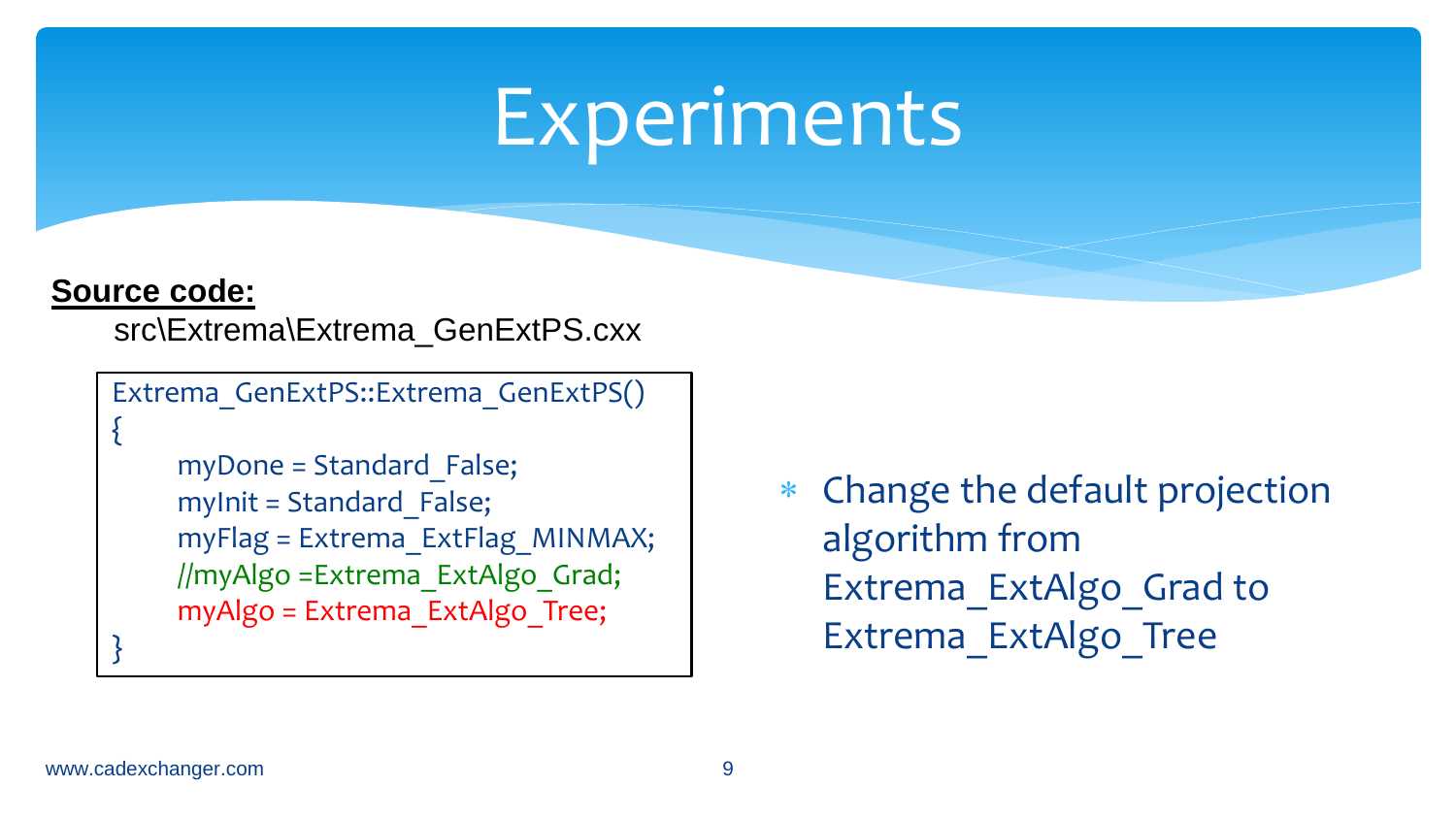| $\boxdot \geq \textsf{main}$                  | 97.5%                           |                                              |                |  |
|-----------------------------------------------|---------------------------------|----------------------------------------------|----------------|--|
| □ > ShapeFix_Shape::Perform                   | 73.5%                           |                                              |                |  |
| □ > ShapeFix_Solid::Perform                   | 73.2%                           | <b>Top-down tree view:</b>                   |                |  |
| □ > ShapeFix_Shell::Perform                   | 65.5%<br>Shape Healing $-73.5%$ |                                              |                |  |
| □ > ShapeFix_Face::Perform                    | 65.5%                           | ShapeFix Edge::FixAddPCurve - 61.3%<br>65.3% |                |  |
| □ > ShapeFix_Wire::Perform                    |                                 |                                              |                |  |
| □ > ShapeFix_Wire::FixEdgeCurves              | 63.3%                           |                                              |                |  |
| <b>■ &gt;&gt; ShapeFix_Edge::FixAddPCurve</b> | 61.3%                           |                                              |                |  |
| E > ShapeFix_Edge::FixSameParameter           | 1.1%                            |                                              |                |  |
| E > ShapeFix_Edge::FixAddCurve3d              | 0.8%                            | File                                         | beforeSH1.brep |  |
| E > ShapeFix_Wire::FixSelfIntersection        | 2.0%                            |                                              |                |  |
| E > ShapeFix_Wire::Load                       | 0.3%                            | <b>Size</b>                                  | $2,11$ mb      |  |
| E > ShapeFix_Solid::SolidFromShell            | $7.6\%$                         |                                              |                |  |
| E > ShapeFix::SameParameter                   | 0.3%                            | Nb faces                                     | 44             |  |
| E ≥ BRepTools::Read                           | 18.1%                           |                                              |                |  |
| E ≥ BRepTools::Write                          | $5.7\%$                         | Ex. time                                     | 5,9s           |  |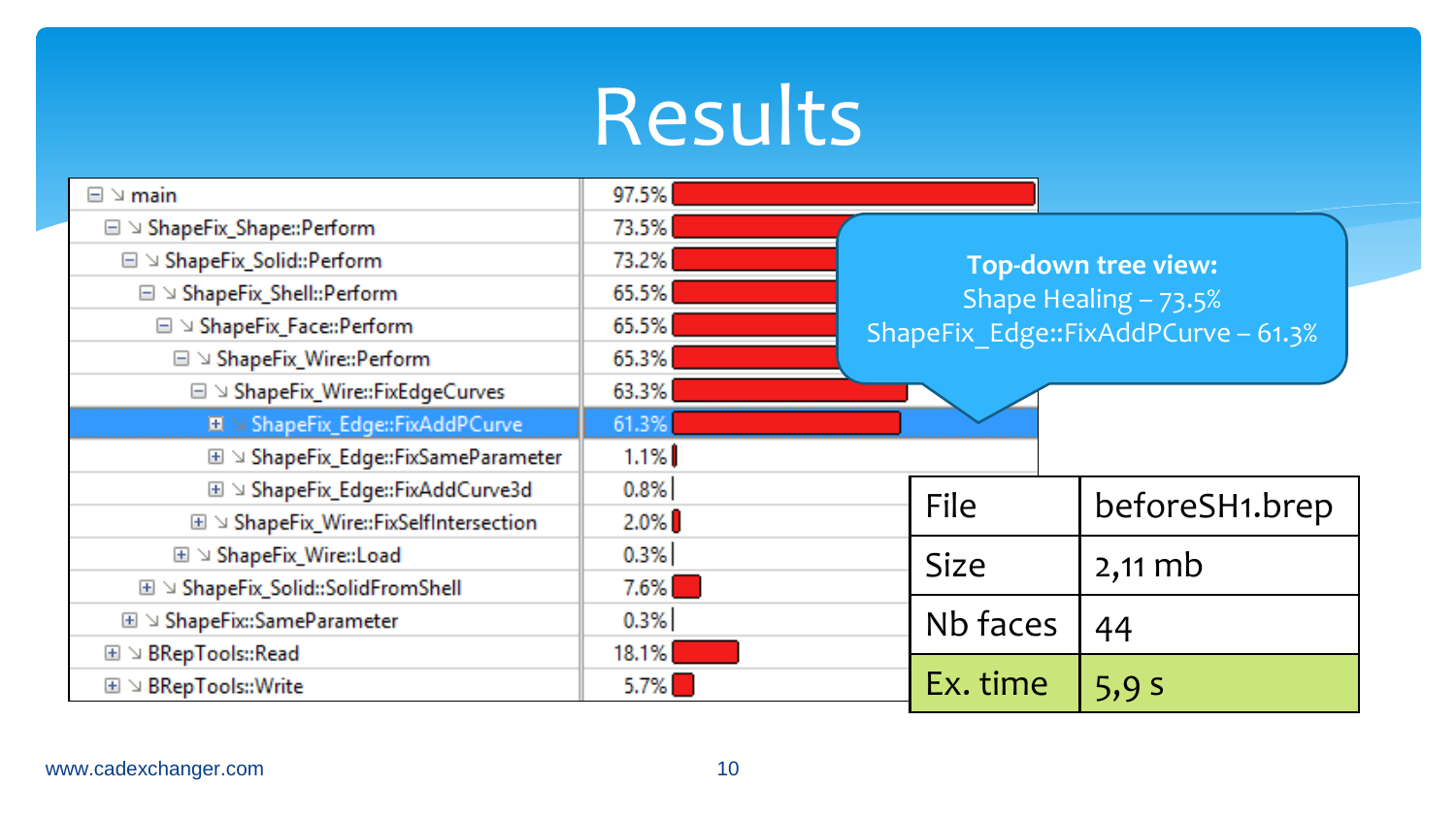| <b>Function / Call Stack</b>                                                                                        |           |                               | <b>CPU Time</b> |       |
|---------------------------------------------------------------------------------------------------------------------|-----------|-------------------------------|-----------------|-------|
|                                                                                                                     |           | Effective Time by Utilization |                 | $\gg$ |
|                                                                                                                     |           | dldle Poor Ok deal Over       |                 |       |
| Elstd::basic_istream <char,struct std::char_traits<char=""> &gt;::operator&gt;&gt;</char,struct>                    | 983.820ms |                               |                 |       |
| ⊞ BSpICLib::Bohm                                                                                                    | 640.322ms |                               |                 |       |
| EPLib::EvalPolynomial                                                                                               | 624.941ms |                               |                 |       |
| E PLib::NoDerivativeEvalPolynomial                                                                                  | 328.376ms |                               |                 |       |
| Elstd::basic_ostream <char,structistd::char_traits<char> &gt;::operator&lt;&lt;</char,structistd::char_traits<char> | 265.671ms |                               |                 |       |
| ⊞sqrt                                                                                                               | 250.116ms | File                          | beforeSH1.brep  |       |
| ⊞ Bnd_Sphere::Distances                                                                                             | 187.338ms |                               |                 |       |
| ⊞ Bnd_Sphere::Distance                                                                                              | 171.984ms | <b>Size</b>                   | $2,11$ mb       |       |
| ⊞ BSpICLib::Resolution                                                                                              | 171.980ms | Nb faces                      | 44              |       |
| ⊞BSpICLib::CacheD1                                                                                                  | 125.020ms |                               |                 |       |
| ⊞ Bnd_Sphere::IsOut                                                                                                 | 124.977ms | Ex. time                      | 5,9s            |       |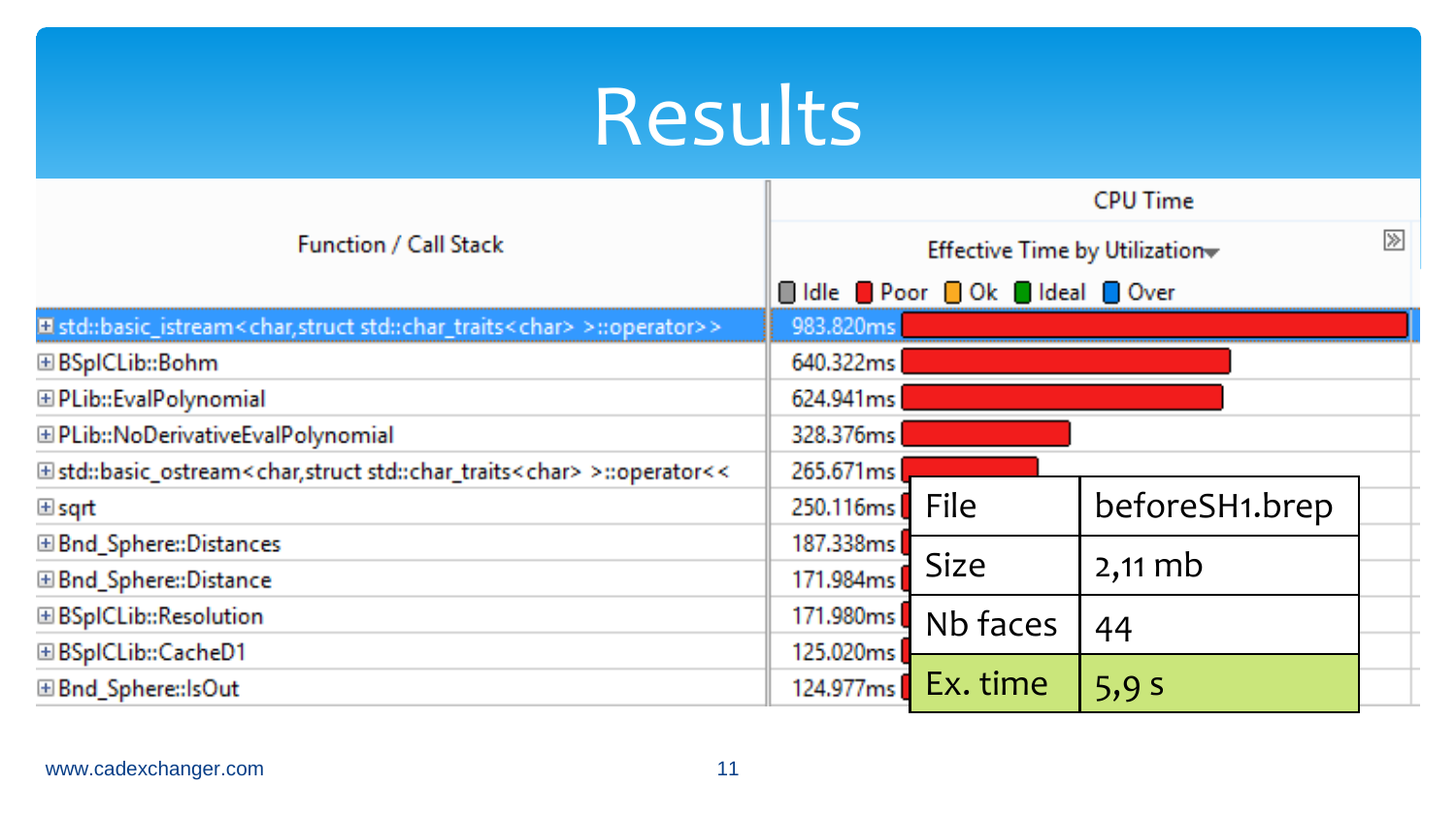| $\boxdot \geq$ main                    | 100.0%  |                                     |                |
|----------------------------------------|---------|-------------------------------------|----------------|
| □ > ShapeFix_Shape::Perform            | 80.7%   |                                     |                |
| $\Box$ > ShapeFix_Solid::Perform       | 79.9%   | <b>Top-down tree view:</b>          |                |
| □ > ShapeFix_Shell::Perform            | 75.0%   | Shape Healing - 80.7%               |                |
| □ > ShapeFix_Face::Perform             | 75.0%   | ShapeFix_Edge::FixAddPCurve - 71.0% |                |
| □ > ShapeFix_Wire::Perform             | 74.2%   |                                     |                |
| □ > ShapeFix_Wire::FixEdgeCurves       | 73.4%   |                                     |                |
| El >> ShapeFix_Edge::FixAddPCurve      | 71.0%   |                                     |                |
| E > ShapeFix_Edge::FixSameParameter    | $1.6\%$ |                                     |                |
| E > ShapeFix_Edge::FixAddCurve3d       | 0.8%    |                                     |                |
| E > ShapeFix_Wire::FixSelfIntersection | 0.8%    | File                                | beforeSH2.brep |
| E ≥ ShapeFix_Face::FixMissingSeam      | 0.8%    |                                     |                |
| E > ShapeFix_Solid::SolidFromShell     | $4.8\%$ | <b>Size</b>                         | 632 kb         |
| E ≥ ShapeFix::SameParameter            | 0.8%    |                                     |                |
| $\vee$ BRepTools::Read<br>$+$          | 13.7%   | Nb faces                            | 14             |
| E ≥ BRepTools::Write                   | $4.8\%$ |                                     |                |
|                                        |         | Ex. time                            | $2,4$ S        |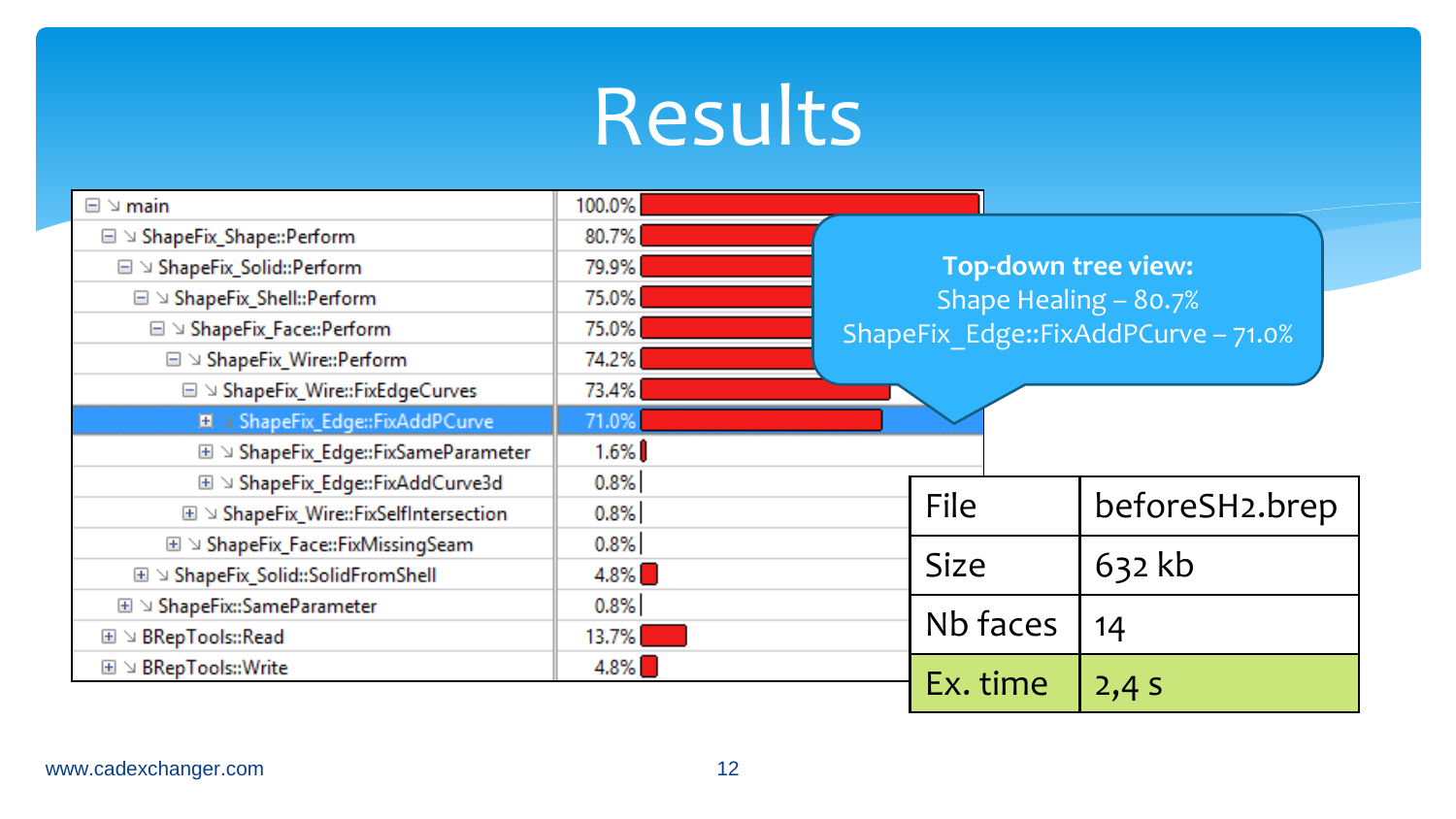| <b>Function / Call Stack</b>                                                                     |           | <b>CPU Time</b>               |                |  |
|--------------------------------------------------------------------------------------------------|-----------|-------------------------------|----------------|--|
|                                                                                                  |           | Effective Time by Utilization |                |  |
|                                                                                                  |           | didle Poor O Ok deal O Over   |                |  |
| <b>El PLib::EvalPolynomial</b>                                                                   | 375.176ms |                               |                |  |
| ⊞BSpICLib::Bohm                                                                                  | 281.134ms |                               |                |  |
| Elstd::basic_istream <char,struct std::char_traits<char=""> &gt;::operator&gt;&gt;</char,struct> | 265.313ms |                               |                |  |
| ⊞sqrt                                                                                            | 125.051ms |                               |                |  |
| El PLib::NoDerivativeEvalPolynomial                                                              | 78.127ms  |                               |                |  |
| Elstd::basic_ostream <char,struct std::char_traits<char=""> &gt;::operator&lt;&lt;</char,struct> | 78.077ms  | File                          | beforeSH2.brep |  |
| E NCollection_UBTree <int, bnd_sphere="" class="">::Add</int,>                                   | 78.034ms  | <b>Size</b>                   | 632kb          |  |
| <b>EBnd_Sphere::Distances</b>                                                                    | 62.618ms  |                               |                |  |
| E PLib:: Rational Derivatives                                                                    | 62.491ms  | Nb faces                      | 14             |  |
| <b>⊞BSpICLib::Resolution</b>                                                                     | 62.399ms  |                               |                |  |
| EBSpISLib::BuildCache                                                                            | 46.853ms  | Ex. time                      | $2,4$ S        |  |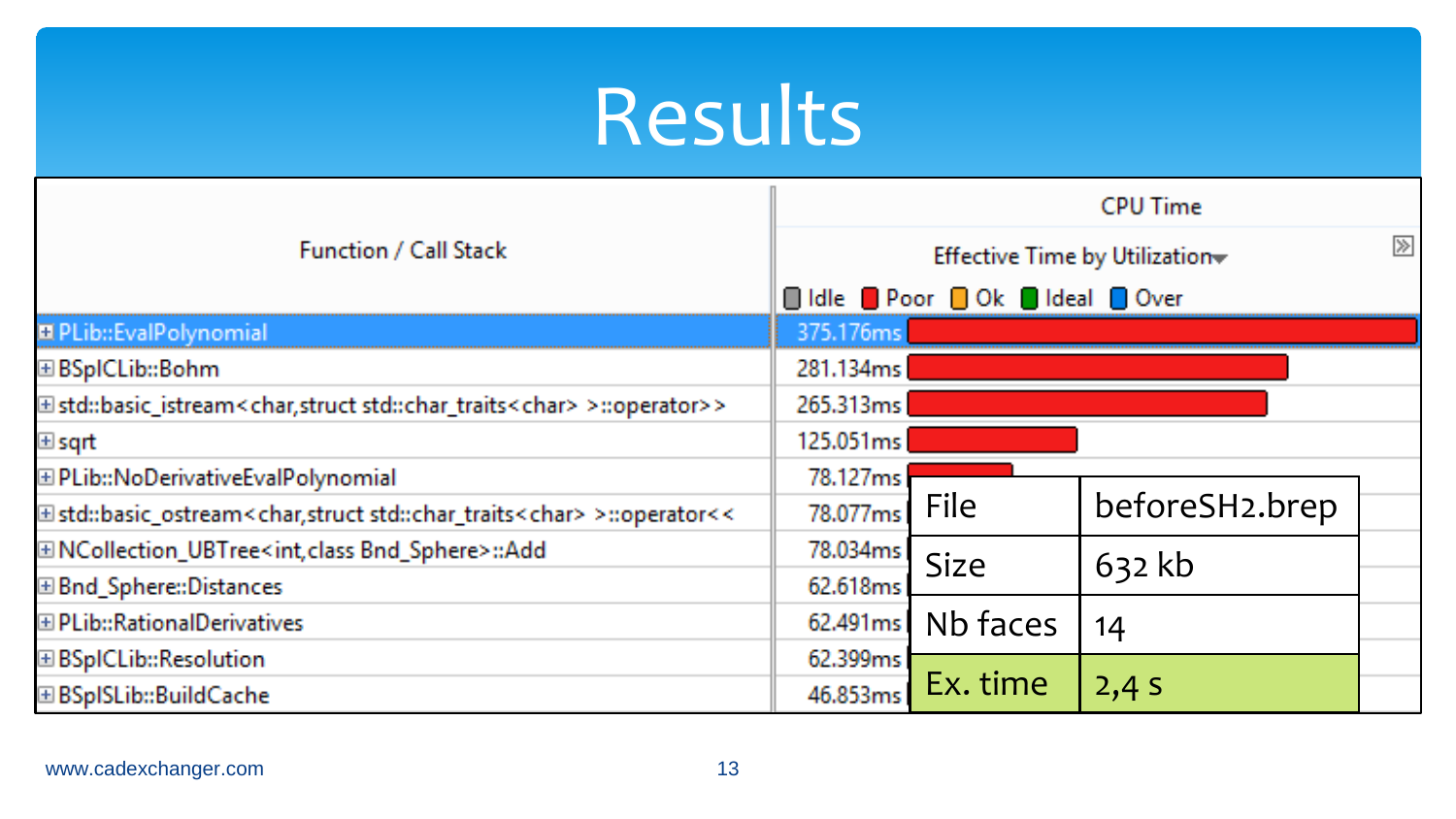#### Results. Resume.

|                | <b>Execution Time, s</b><br>(ExtAlgo Grad) | Execution Time, s<br>(ExtAlgo Tree) | Increased<br>performance, X |
|----------------|--------------------------------------------|-------------------------------------|-----------------------------|
| beforeSH1.brep | 31,4                                       | 5,9                                 | 5,32                        |
| beforeSH2.brep | 14,4                                       | 2,4                                 |                             |

 Changing the default projection algorithm resulted in an increased performance by more than 5 times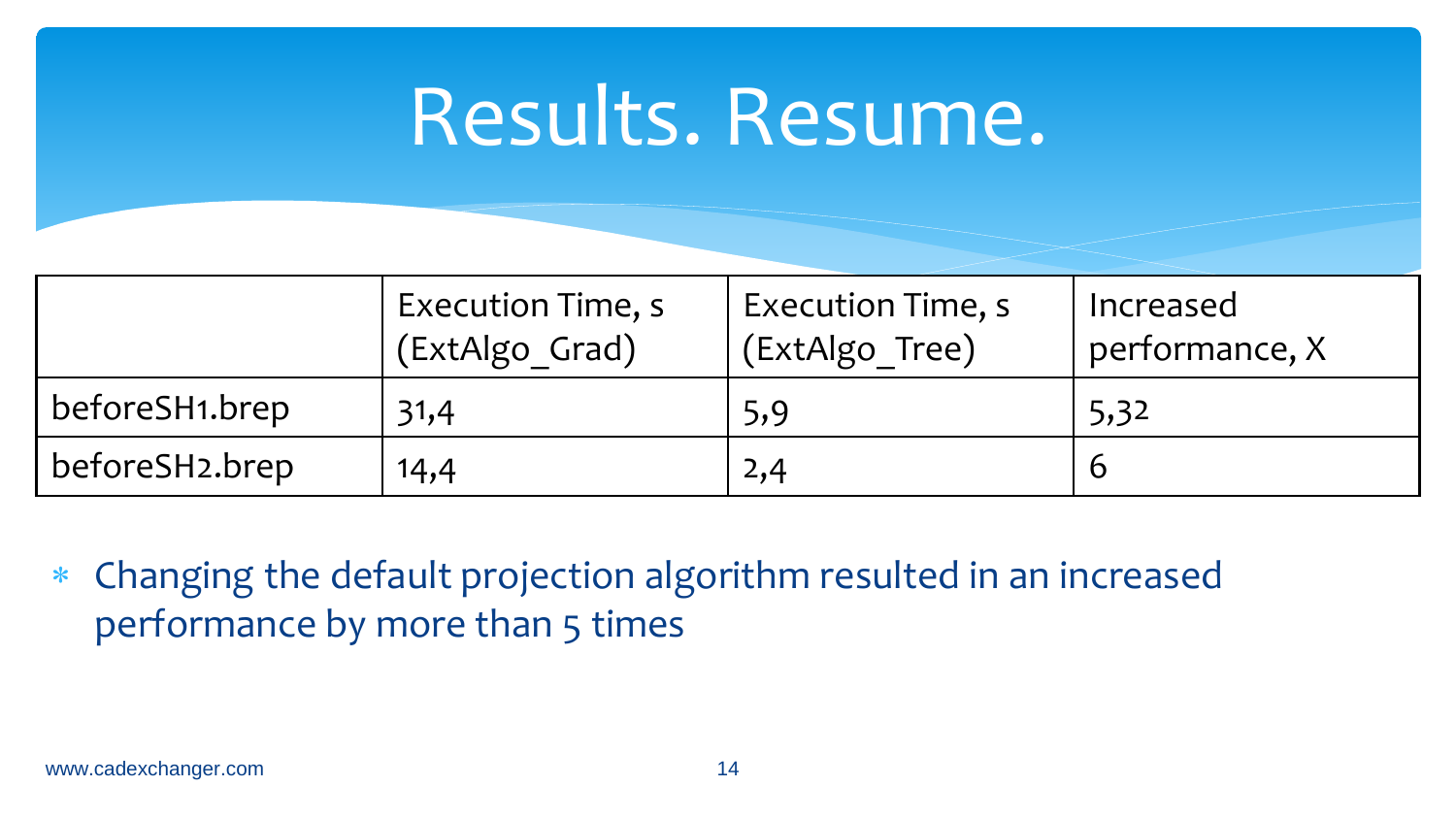#### Summary

- \* Projection of points on surface is a frequent case. Using another Extrema ExtAlgo algorithm leads to more than 5X speed up on shapes, that contained edges without pcurves. This approach looks promising, but requires more information about its side-effects.
- Next steps: run OCC test suite, get feedback from OCC-team